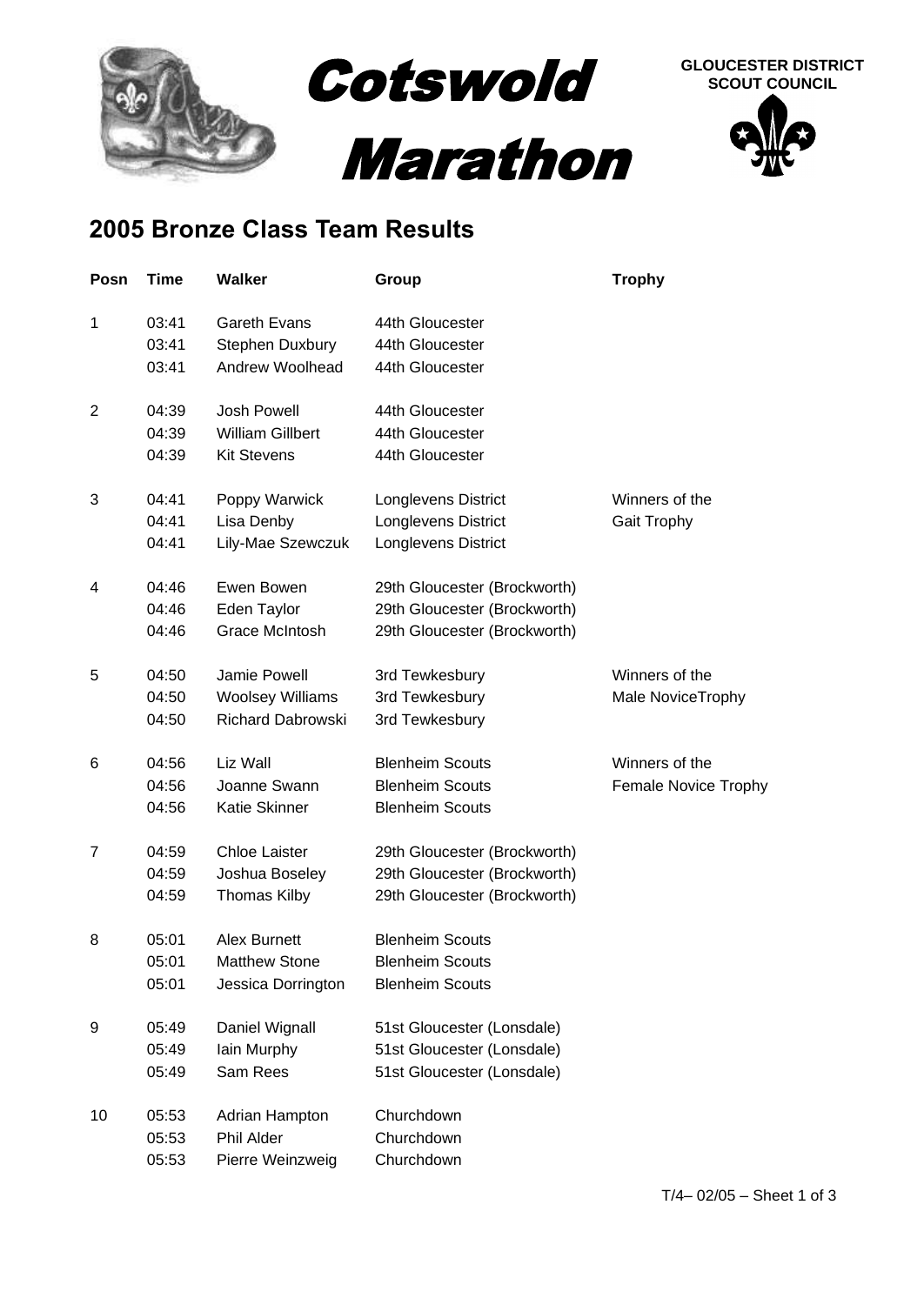| 10 | 05:53 | Ryan Greenwood         | Churchdown                                  |
|----|-------|------------------------|---------------------------------------------|
|    | 05:53 | Sarah Smith            | Churchdown                                  |
|    | 05:53 | Roger Smith            | Churchdown                                  |
| 12 | 05:54 | Elise Weinzweig        | Churchdown                                  |
|    | 05:54 | Christopher Jenkins    | Churchdown                                  |
|    | 05:54 | Megan Goddard          | Churchdown                                  |
| 13 | 06:23 | Lauren Williams        | 150th Birmingham Guides                     |
|    | 06:23 | <b>Bethan Shipway</b>  | 150th Birmingham Guides                     |
|    | 06:23 | <b>Emily Davey</b>     | 150th Birmingham Guides                     |
| 14 | 06:40 | Hannah Clark           | South Berkshire District                    |
|    | 06:40 |                        | Michaela Whitcombe South Berkshire District |
|    | 06:40 | <b>Elliot Joyce</b>    | South Berkshire District                    |
| 14 | 06:40 | Dom Thompson           | 7th Worcester                               |
|    | 06:40 | <b>Tom Bennett</b>     | 7th Worcester                               |
|    | 06:40 | <b>Oliver Hall</b>     | 7th Worcester                               |
| 16 | 06:41 | Joe Derrick            | <b>Blenheim Scouts</b>                      |
|    | 06:41 | <b>Gary Monks</b>      | <b>Blenheim Scouts</b>                      |
|    | 06:41 | Joe Swift              | <b>Blenheim Scouts</b>                      |
| 17 | 07:19 | James Selwyn           | 41st Gloucester                             |
|    | 07:19 | Alex Patterson         | 41st Gloucester                             |
|    | 07:19 | <b>Racheal Norton-</b> | 41st Gloucester                             |
| 18 | 07:44 | Robert Bygrave         | 1st Bourton on the Water                    |
|    | 07:44 | James Dartnell         | 1st Bourton on the Water                    |
|    | 07:44 | Rory Lucas             | <b>Windrush Explorer Scouts</b>             |
| 19 | 07:45 | <b>Ryan Selley</b>     | 1st Bourton on the Water                    |
|    | 07:45 | Harry King             | 1st Bourton on the Water                    |
|    | 07:45 | Josh Fielding          | 1st Bourton on the Water                    |

## **2005 Bronze Class Individual Results**

| Posn | Time                             | Walker                                                             | Group                                                                |
|------|----------------------------------|--------------------------------------------------------------------|----------------------------------------------------------------------|
| 1    | 03:41                            | <b>Richard Young</b>                                               | 44th Gloucester                                                      |
| 2    | 04:39                            | Paul Edwards                                                       | 44th Gloucester                                                      |
| 3    | 04:41<br>04:41                   | Sarah Field<br>Vivien Stokes                                       | Longlevens District<br>Longlevens District                           |
| 5    | 04:46                            | Martin Adams                                                       | 29th Gloucester (Brockworth)                                         |
| 6    | 04:50<br>04:50<br>04:50<br>04:50 | James Staniland<br>Steve Powell<br>Neil Rawlings<br>William Brooks | 3rd Tewkesbury<br>3rd Tewkesbury<br>3rd Tewkesbury<br>3rd Tewkesbury |
|      |                                  |                                                                    |                                                                      |